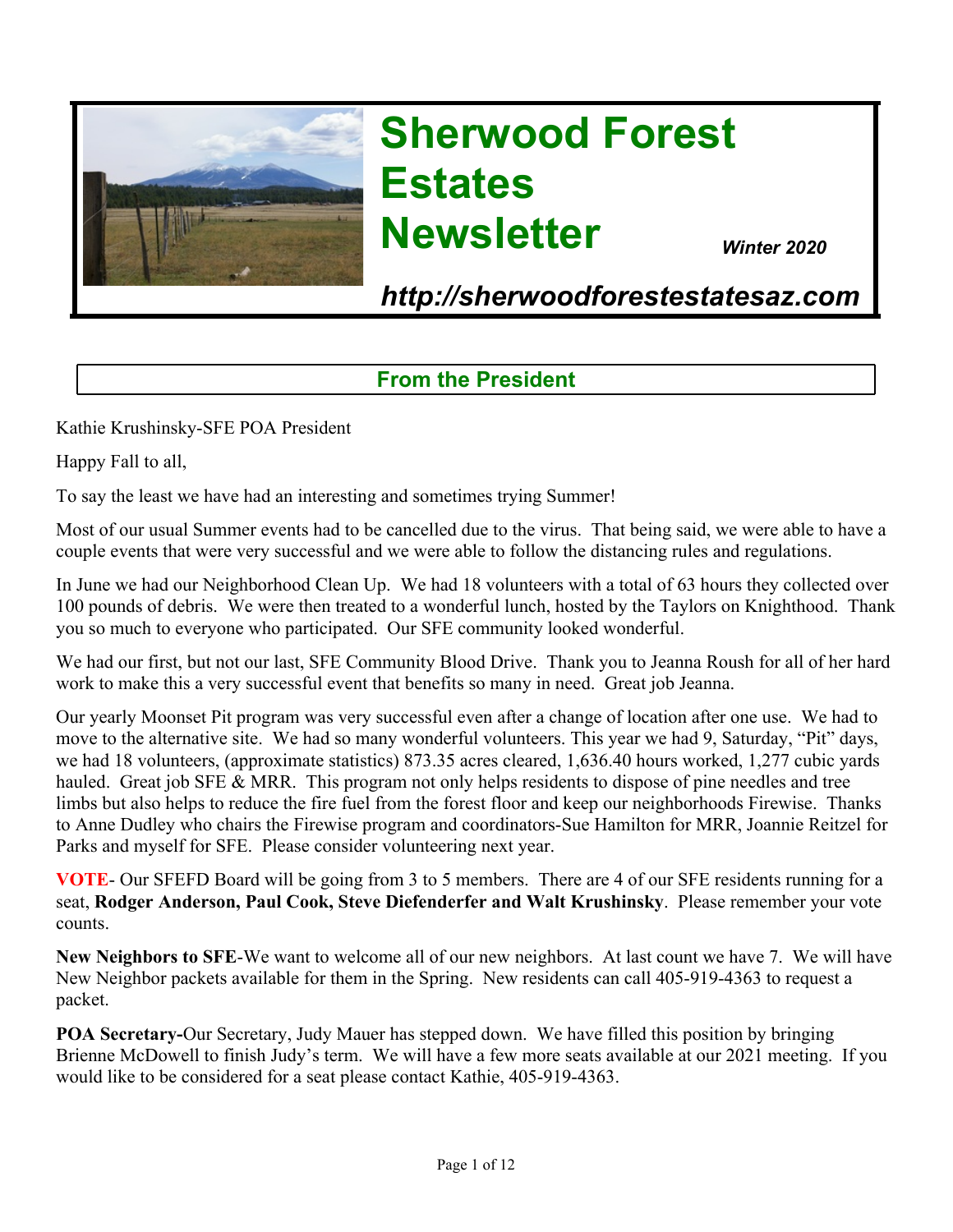We had a few concerns this Summer-

**Internal Road Issues**- Speeders and stop sign runners, as well as many under age off road vehicle drivers who were not wearing eye protection or helmets. Our internal roads are Coconino County roads and all rules and regulations apply. Please slow down, be courteous, safe and lawful. Violations can incur hefty tickets with fines as well as dangerous.

**Pets**-If you are a pet owner please be aware that we have a leash law and when walking with your dog(s), you must have them on a leash. This is a county law. Please remember that although your fur baby may be friendly to you, others could be fearful of them running loose and charging up to them. Also, please out of courtesy to fellow walkers, pick up your dog's "deposits" and dispose of them.

**Rental Property**-If you are an owner of properties in SFE that you are using as income property please advise your guests of the **fire restrictions** such as, Red Flag Days and Stage 1 & 2 mandatory fire restrictions. We had several close calls this Summer that required the Sheriff and SFE Fire Department to be summoned. Sometimes it's easier to remove the fire pit and eliminate the problem.

Ok, enough said!!

We wish you a safe, healthy and happy Winter. Hopefully when we are all back up in the Spring, we can resume all of our usual events plus a few new ones your SFE POA have been discussing.

Your SFE POA President,

Kathie Krushinsky

|             |                                   | 2019-2020 SFEPOA Board       |              |  |
|-------------|-----------------------------------|------------------------------|--------------|--|
| President:  | Kathie Krushinsky                 | krushinskywk@gmail.com       | 405-919-4363 |  |
|             | Vice President: Clarisse Kostolny |                              |              |  |
| Treasurer:  | Jeanna Roush                      | roushjeanna@gmail.com        | 928-635-2723 |  |
| Secretary:  | Brienne McDowell                  | paxtonismylight@gmail.com    | 602-677-1127 |  |
| Member:     | Wayne Marx                        | wmarx2009@q.com              | 928-607-3005 |  |
| Member:     | Brian Burdikoff                   | burdmanaudio@aol.com         | 928-635-2705 |  |
| Newsletter: | Judson Swearingen Jr.             | $m$ rnet $(a)$ ix.netcom.com | 928-853-2463 |  |

## Treasurer Report

As we come to the end of what has been a difficult summer for all of us, I hope that you and yours are safe and healthy!! Most of our events or activities were cancelled out of safety for everyone that might attend. It was sad not to see our neighbors and friends. Hopefully this virus and all the changes will soon be a thing of the past.

Since we cancelled the annual meeting that is held close to July  $4<sup>th</sup>$  many of you have not paid the annual volunteer \$20 dues per each one acre lot. If you are not sure if you have paid, please email me and I will check the records. My email address is: roushjeanna@gmail.com Thank you in advance for handling this. If you have new contact information, be it a new phone number, address, email; please include that with your payment so we can update our records. A big thank you for Dennis and Ruth Moore for doing all the updates each year!!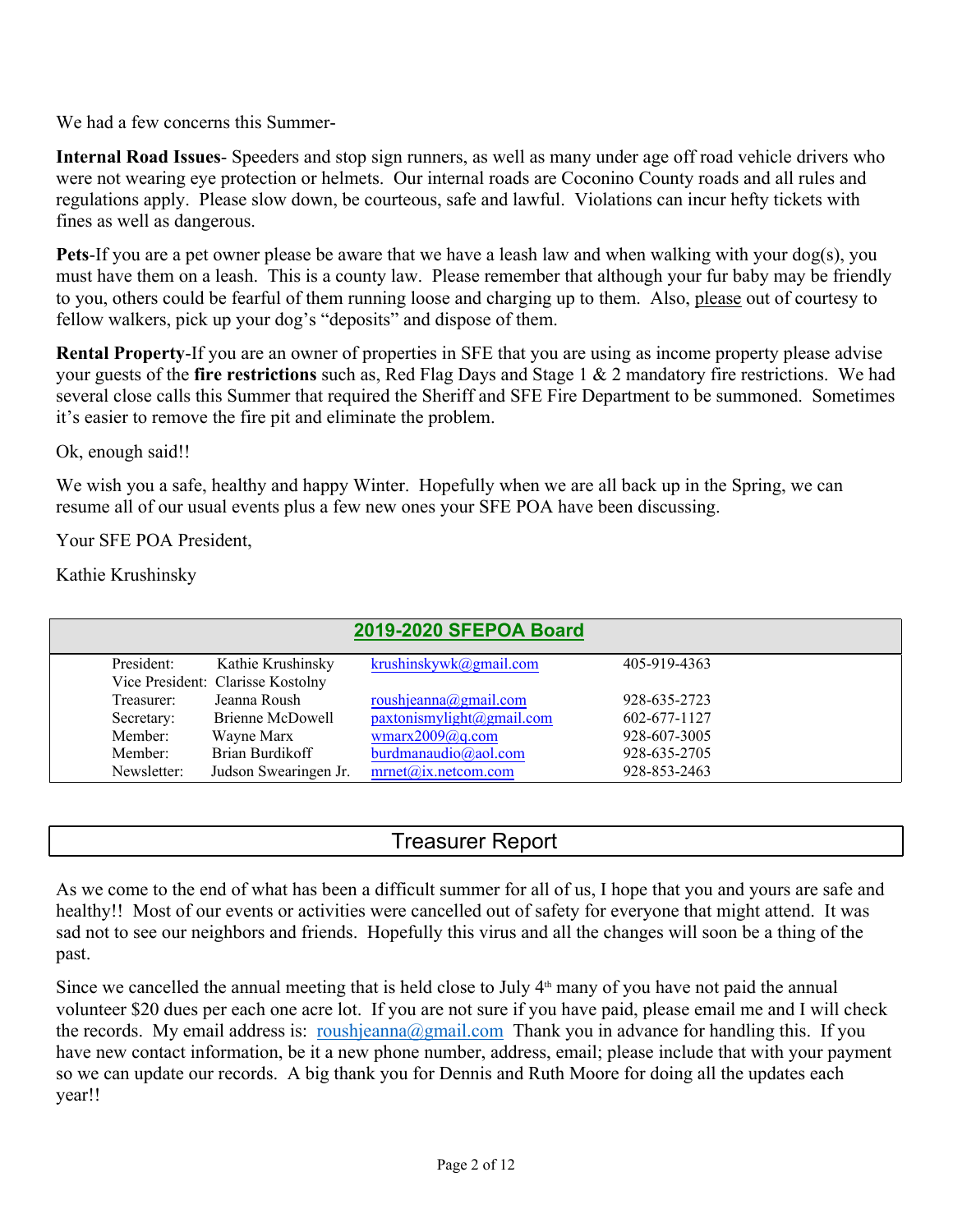Blood Drive:

Our First Annual Blood Drive was held June 20<sup>th</sup> at the Fire House. *A very big thank you for all of you who generously donated blood. The Drive was a very big success!!* We had 30 donors, a much better turnout than the Vitalant Blood Band expected for our first drive!! Needless to say, all precautions were in place. The Blood Bank's needs did not reduce because of the Covid 19 virus, but their supply did. The adapted procedures several years ago to protect those receiving the blood from any illness. Social distancing was maintained from the time the donor arrived until they left, temperatures were taken multiple times, and masks were worn.

We worked with the folks in Parks that sponsor blood drives, and had \$10 gift certificates from the Parks Mercantile for each donor. We plan to have at least one and possibly two drives next summer. Without Covid 19, we will be able to have increase numbers of donors. Please plan to join us for those drives. The date(s) will be included in our winter newsletter and on the website, please watch for them.

Treasurer,

Jeanna Roush

**Auxiliary**

This Summer due to COVID-19 the SFEFD Auxiliary cancelled all events and meetings. We are looking forward to Spring, 2021 and hoping to get together for all of our regular events. See you in the Spring.

Thank you,

Sue Hamilton, SFEFD Auxiliary President

### **Firewise**

Thanks to all of the hard work raking and hauling pine needles and tree limbs we have been renewed for another year as a Firewise community. Remember to track your hours worked raking throughout the Winter. You can find the form on our SFE website.

Stay safe and healthy,

Anne Dudley, Firewise

## **SFE/MMR Neighborhood Watch**

Due to Covid-19 and a no meeting order from the Coconino County Sheriff, all meetings were cancelled. The SFE Fire District Auxiliary, POA Board and others had such fun plans for the summer of 2020. Hopefully they can be safely held in 2021. Our neighborhoods watch meetings will start at 6 p.m. next year.

Welcome Jeanna Roush to the Block Captain team. She replaces Doris Allen for the East side of E. Knighthood

This summer was a good one even though rain is needed, there were a few complaints about noise and vehicles speeding through the neighborhood. There was also quite an entertaining conversation about the number of goats allowed on an acre. Join NEXTDOOR.com for Sherwood Forest Estates to read the details. NEXT DOOR is a quick way to see what's going on in the neighborhood. It's especially good for reuniting runaway pets with their owners.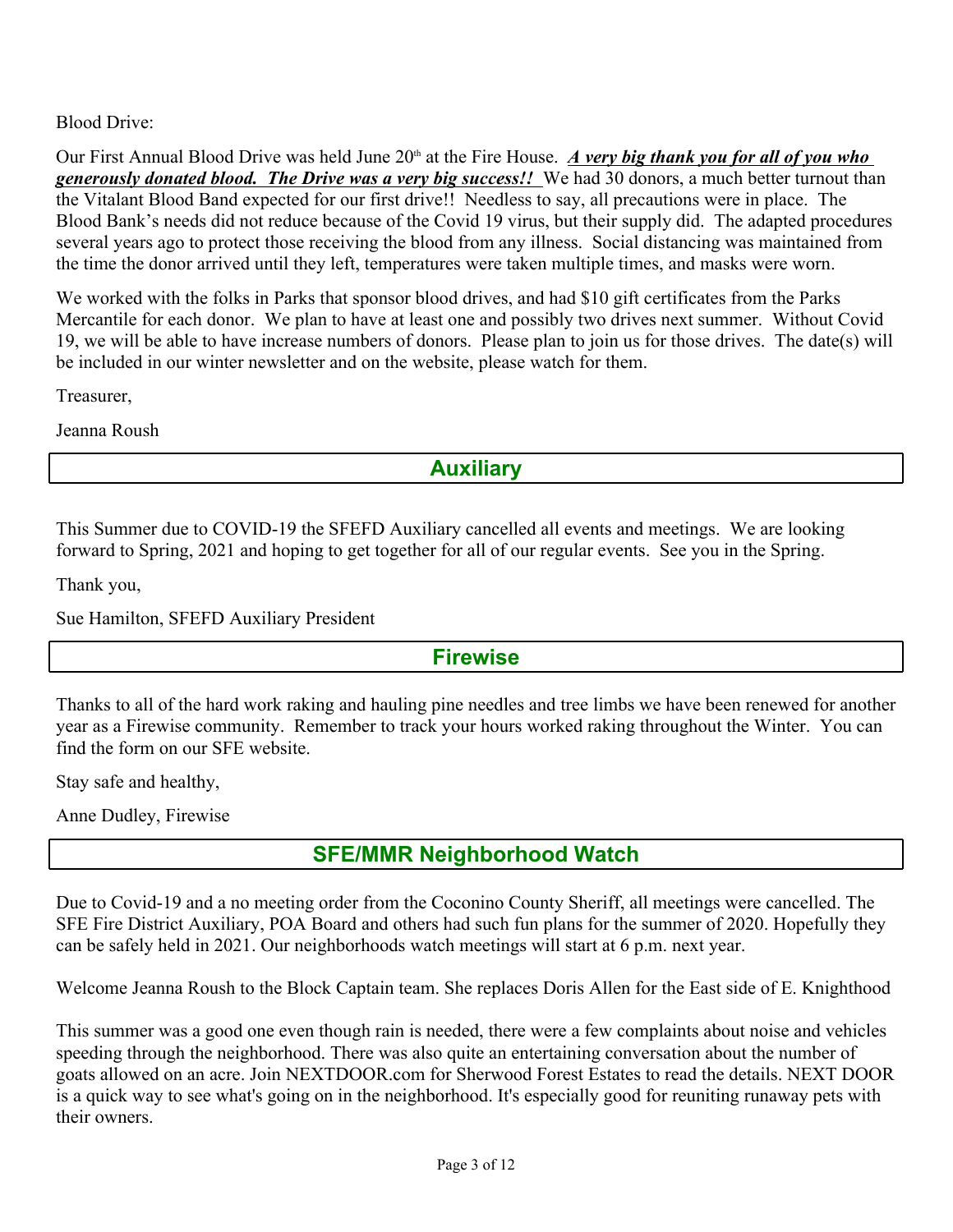REMINDERS:

- SFE has a residential speed limit of 25 MILES PER HOUR. PLEASE KEEP OUR KIDS SAFE!
- Sign up to receive Emergency Notifications or update your information at Coconino.AZ.gov/Ready. Click the Sign-Up button to start.
- Is your GO BAG ready? Have you checked for expired items that need to be replaced?
- In an emergency, call 911. Be sure and tell them you are in Sherwood Forest Estates.
- For non-emergencies, call (928) 635-4487 to speak with a Sheriff's dispatcher.

Please review the Neighborhood Watch information on our website to ensure you know what to do. Have a SAFE and HAPPY winter.

Mary Anderson, SFE/MRR Neighborhood Watch Coordinator

Mary,

SFE/MRR Neighborhood Watch Coordinator Coconino County CERT (Community Emergency Response Team) American Bell Assn., Arizona Desert Bells, San Diego Mission Bells

# **Member at Large**

I'm sure all of have seen many building projects, new and remodel/additions, in the neighborhood this year. I have spoken to several of the owners and contractors to politely remind them of the dust issues we are having especially being so dry.

Also, many of the contractors are not familiar with our layout so they are just blindly following there GPS. Some of our roads are a fun drive if you're in a semi.

I've advised a few that there are more driver friendly streets in SFE.

That being said be a little extra cautious when walking whether alone or with your pets.

Everybody please be safe out there.

Thanks,

Brian Burdikoff, Member at Large Mountaintop Technical Services Inc.

Views on voting:

It has always been an uncomfortable moment for me when a stranger will ask "where's the best place in town to eat"? The pat answer I give is "food is so subjective that I only feel comfortable telling you where I eat and why".

Under different circumstances I would use a similarly phrased answer when asked who to vote for in the November elections. However, with both national and local politics being so emotional and volatile, I am inclined to just give a bit of seemingly logical advice. Learn as many facts as possible about the candidates and their agendas then decide for yourself. It is tremendously important to do your homework, then get out there and vote.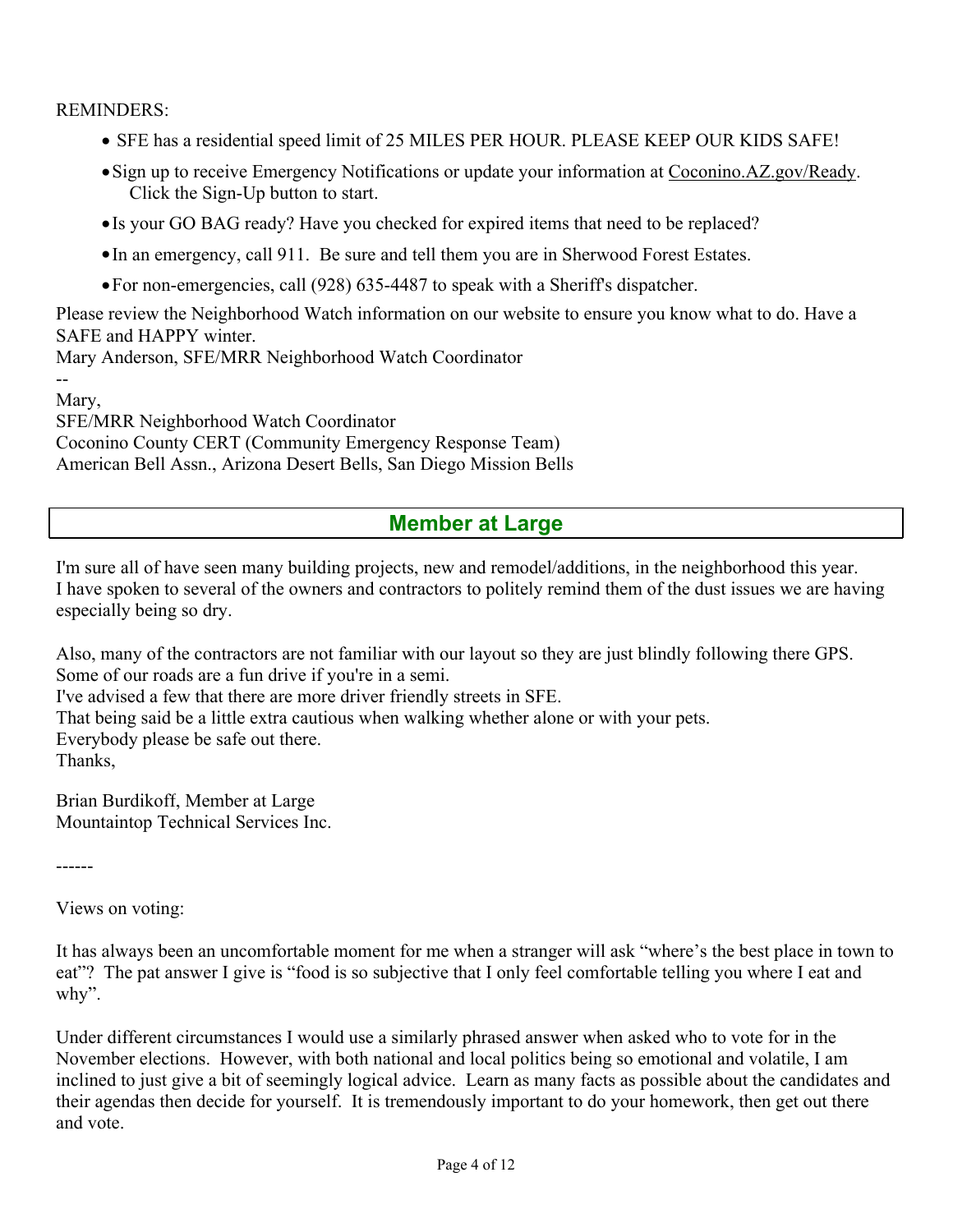#### **In the arena of national politics, you may feel that one vote won't make much of a difference but be assured that in local politics, especially when you bring it all the way back to your very own fire district, one vote can make all the difference in the world.**

 Most people I talk to have a similar opinion on this year's elections, we all look forward to them being over so we can do our best to adjust to the "new normal" and get on with our lives. Fingers crossed we all make wise choices.

Wayne Marx - POA Board Member At Large

## **Message from the Fire Chief**

I don't think it is a surprise to anyone that the fire danger remains very high due to an almost non-existent monsoon season. Our moisture levels are low, 5% lower than last year at this time. I also heard one emergency manager call the season "unprecedented." Our mission at SFEFD is to provide initial attack on any fire, but fire prevention saves more live and property than any amount of emergency response. So how do we as a community work together to prevent fires especially when we live and work in the forest?

The first step is to use common sense for potential fire starts. One of the recent fires in California was caused by family performing a gender reveal using a smoke device. These units do generate heat when activated and they were reportedly standing in four-foot vegetation. If you think that can't happen here think again. Two weeks ago, we received a report of someone using a drip torch, just north of our area, to burn off his field during a 20-mph wind. These are potentially dangerous decisions that are being made. Stop and think of the consequences before applying any heat to forest or tall grasses.

Our residents are much attuned to visitors starting fires at some of our rental homes. We are working to contact the owners and developing a process that will inform the renters of what they can and can't do while not impacting the business model for the owners. Meanwhile, if you spot a campfire during restrictions, please call 9-1-1 to report it.

For those of you who are decreasing the fire load by raking your pine needles, we thank you for contributing. For those who want more information on what you can do please reach out to our area Firewise Coordinator Anne Dudley (annedudley1@gmail.com). I would also add that the Ready, Set, Go program is very good in helping residents prepare for moving out of the area in the event of fire. You will hear more about this program from us in the future. Coconino County also has a notification system that during an emergency calls, emails or text message alert your mobile device or landline, but you must be signed up to receive these notifications. Reach out to coconino.az.gov/ready to sign up.

#### FIRE RESTRICTIONS September 16, 2020

Chain Saws and Fire Restrictions

There was some confusion about the use of chain saws during fire restrictions. These are the rules for chain saws under Stage 1 and Stage 2 fire restrictions.

Under Stage 1 Fire Restrictions, there are no restrictions on saws at any time of day.

Under Stage 2 Restrictions, Chain saws are restricted and can only be used between the hours of 08:00pm to 09:00am. No Day cutting.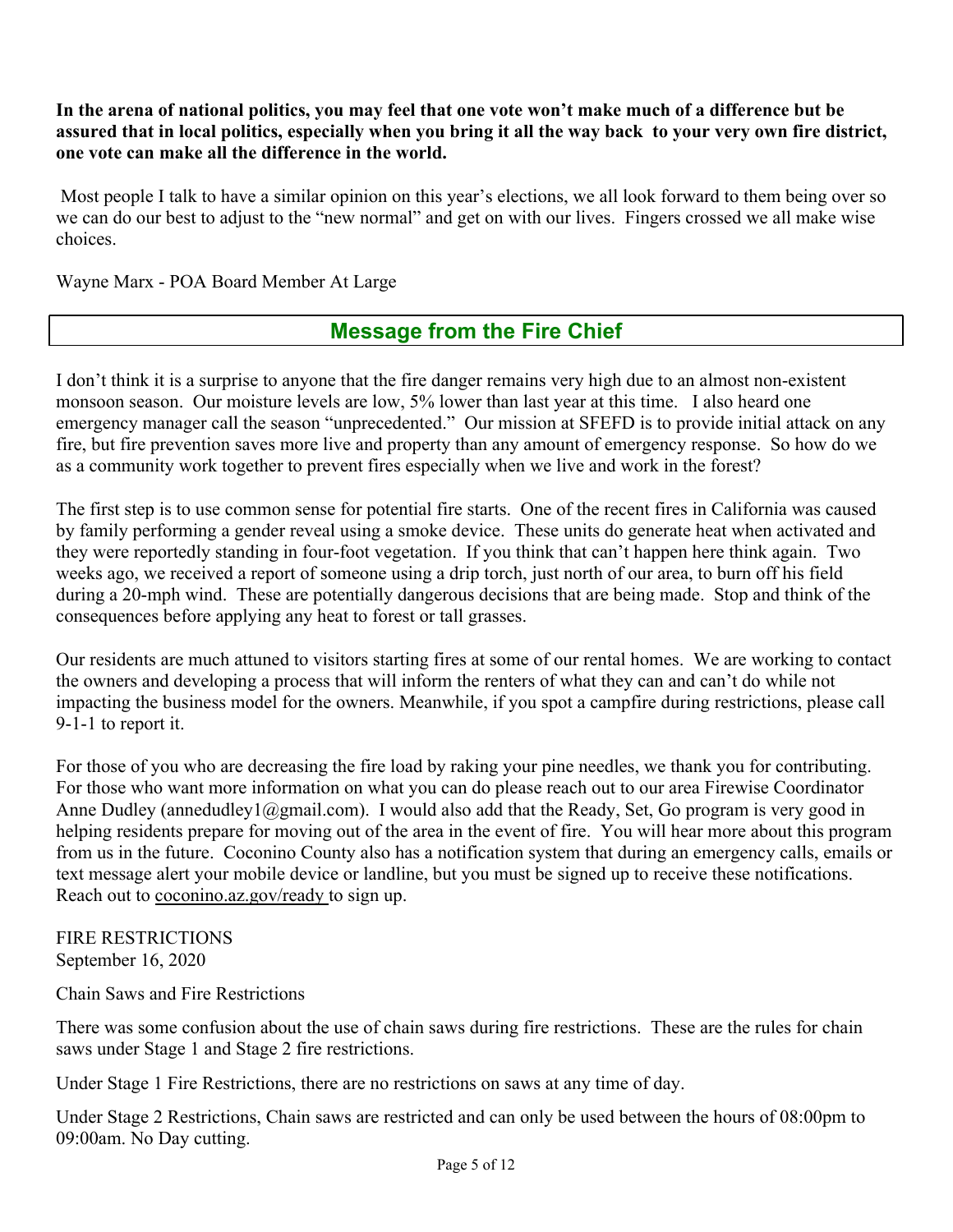In the past the battery saw was acceptable, but this year things changed and any saw including battery or electric have now been grouped into the restricted category.

#### Red Flag Warning

A Red Flag Warning means warm temperatures, very low humidities, and stronger winds are expected to combine to produce an increased risk of fire danger.

 -If you are allowed to burn in your area, all burn barrels must be covered with a weighted metal cover, with holes no larger than 3/4 of an inch.

 -Do not throw cigarettes or matches out of a moving vehicle. They may ignite dry grass on the side of the road and become a wildfire.

 -Extinguish all outdoor fires properly. Drown fires with plenty of water and stir to make sure everything is cold to the touch. Dunk charcoal in water until cold. Do not throw live charcoal on the ground and leave it.

 -Never leave a fire unattended. Sparks or embers can blow into leaves or grass, ignite a fire, and quickly spread.

#### STAGE 1 (GENERAL)

Prohibitions:

- Building, maintaining, attending or using a fire, campfire, charcoal, coal, or wood stove, except within a developed recreation site.
- Smoking, except within an enclosed vehicle, building, or a developed recreation site.

The developed sites are: White Horse Lake Campground, Dogtown Lake Campground, Kaibab Lake Campground, Ten-X Campground, Jacob Lake Campground and DeMotte Campground.

Exemptions:

- Using a device solely fueled by liquid petroleum or LPG fuels that can be turned on and off. Such devices can only be used in an area that is barren or cleared of all overhead and surrounding flammable materials within 3 feet of the device
- Any Federal, State, or local officer, or member of any organized rescue or fire fighting force in the performance of an official duty.
- Persons with a Forest Service permit specifically authorizing the prohibited act or omission.

An exemption does not absolve an individual or organization from liability or responsibility for any fire started by the exempted activity.

#### STAGE 2 (ELEVATED)

Prohibitions:

 Building, maintaining, attending or using a fire, campfire, charcoal, coal, or wood stove fire, including fires in developed campgrounds and improved sites.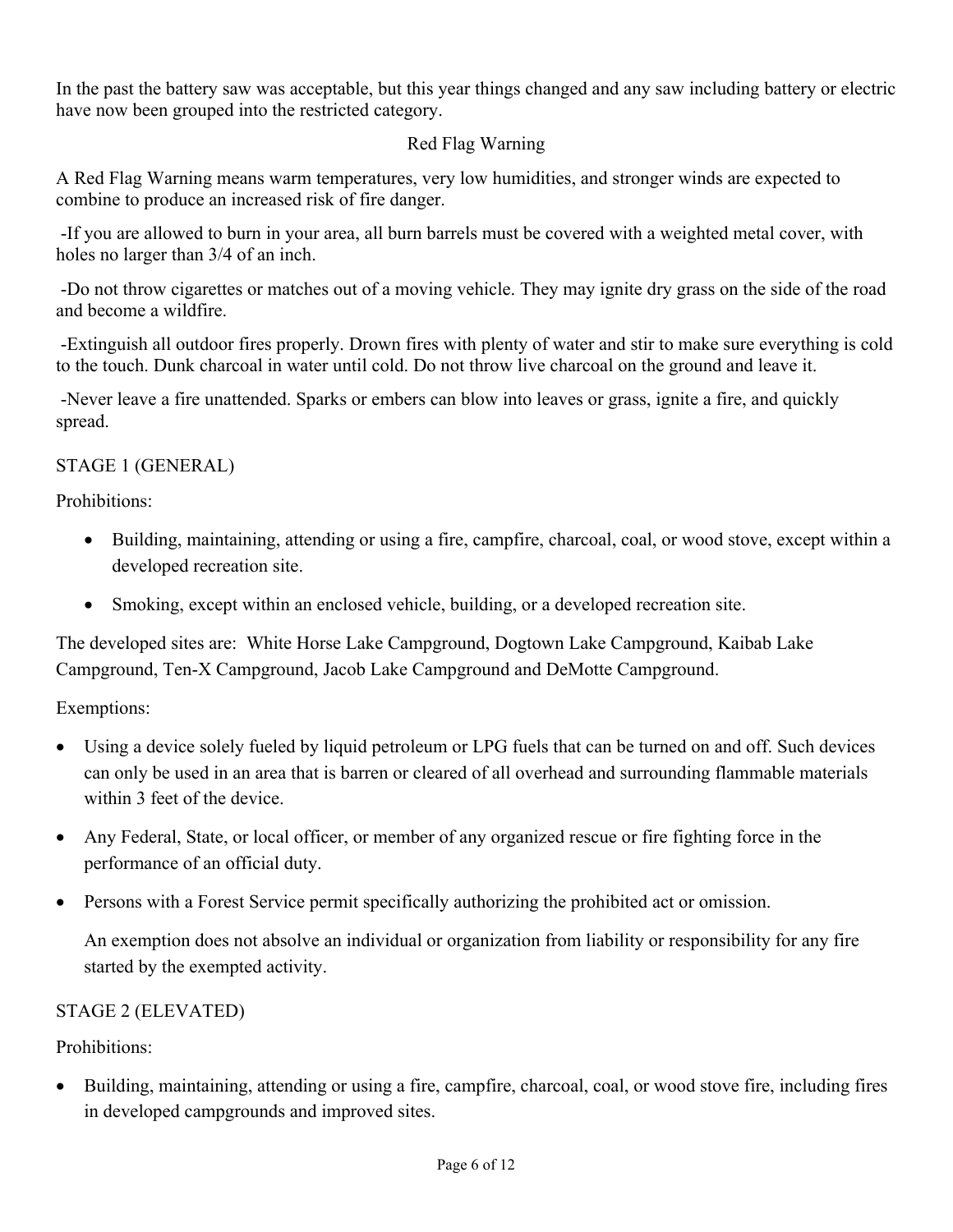- Smoking, except within an enclosed vehicle or building.
- Mechanical and Industrial Prohibitions:
	- Operating chainsaws or any internal combustion engine between the hours of 9:00 a.m. to 8:00 p.m.
	- Welding or operating acetylene or other torch with open flame.
	- Using an explosive.
	- Using fireworks, which are never allowed on a forest.

Exemptions:

- Persons with a written permit that specifically authorizes the otherwise prohibited act. This process can be utilized in cases where public works and public utility emergency repairs are necessary.
- Industrial operations where specific operations and exemptions are identified and mitigation measures are implemented as outlined in an agency plan.
- Persons using a device fueled solely by liquid petroleum or LPG fuels that can be turned on and off. Such devices can only be used in an area that is barren or cleared of all overhead and surrounding flammable materials within 3 feet of the device.
- Operating generators with an approved spark arresting device within an enclosed vehicle or building or in an area that is barren or cleared of all overhead and surrounding flammable materials within 3 feet of the generator.
- Operating motorized vehicles in compliance with Forest Travel Management Regulations. Parking off any road must be in an area that is barren or cleared of all overhead and surrounding flammable materials within 3 feet of the vehicle.
- Persons conducting activities in those designated areas where the activity is specifically authorized by written posted notice.
- Any Federal, State, or local officer, or member of an organized rescue or firefighting force or other authorized personnel in the performance of an official duty.
- All land within a city boundary is exempted unless otherwise stated by city ordinance.

An exemption does not absolve an individual or organization from liability or responsibility for any fire started by the exempted activity.

Fire season is no longer confined to a few months during the year; it's almost all year now. Let's work together to ensure our safety, our homes and our forest. Be safe.

John D. Moede

Fire Chief, SFEFD https://www.sherwoodforestestatesfiredistrict.com/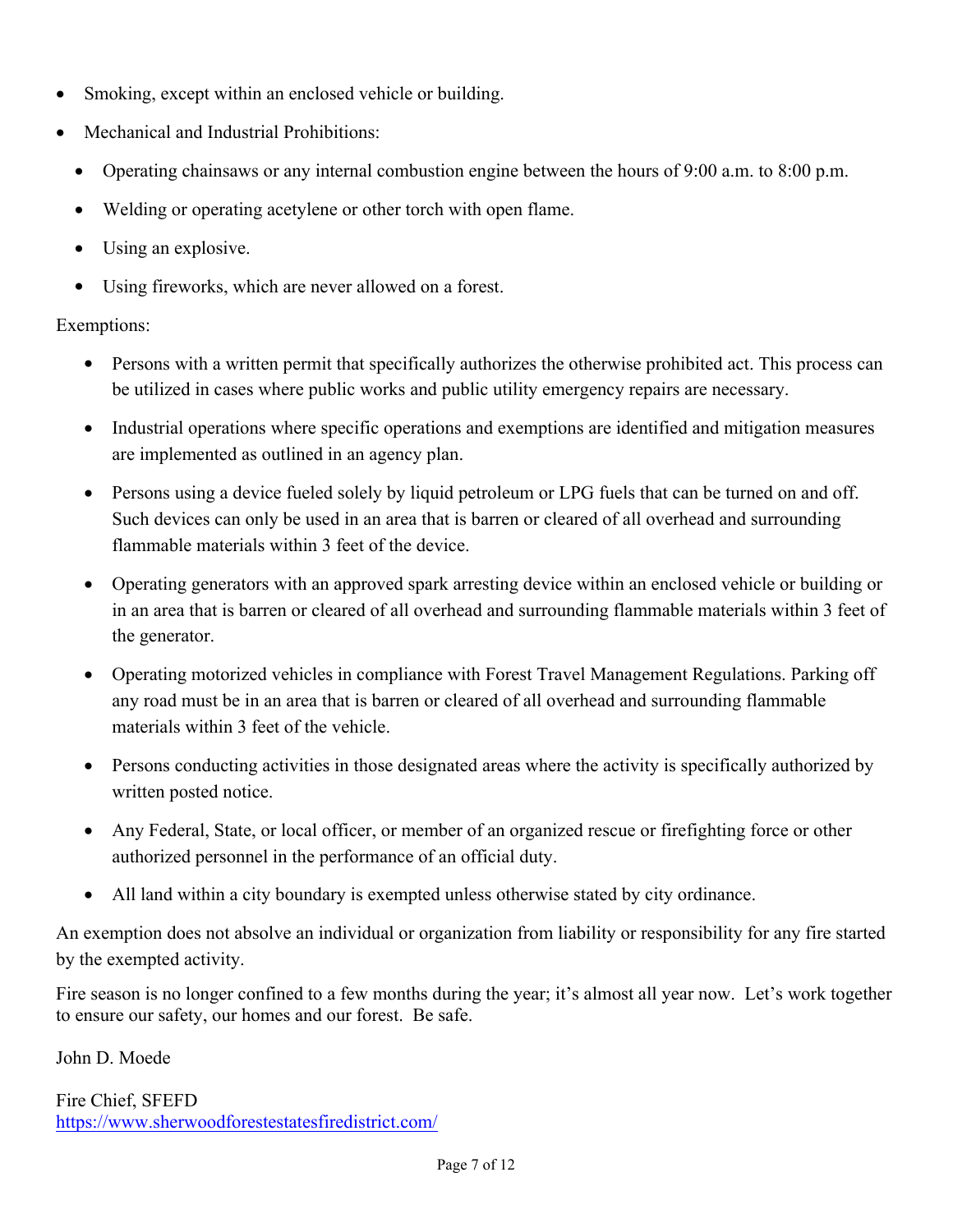# **Last Train Leaving**

 As you know the last attempt to bring high speed internet into the community did not get an adequate community response to the CenturyLink proposal to negotiate for a more reasonable offer. Therefore, it was dropped. That brings us to the last train leaving.

 I have been in talks with a company that is interested in bringing Internet Fiber to the Door to a large number of communities here in Northern Arizona which includes us. As you know there is a risk in large ventures like this. To mitigate that risk, a buy in will be required for each community to participate. This buy in will be approximately one year of service and a small fee to bring the fiber to your door on your property including installation of the equipment. This "deposit or pre-payment" will be held in escrow until your service is up and running and then your escrow will disperse. If for some reason the project does not go forward due to a lack of participation from our community your funds will be returned and our community will be bypassed. There will be several tiers of service pricing available to fit your budget. This will be an unlimited bandwidth service, so watching TV over the internet will be possible. This can bring down almost by half of your overall cost by combining your services.

 Now that the Virus has changed the business habits of many companies and schools, working and learning from home has become a new way of life for many. This was not for seen late last year while working with CenturyLink.

 On a technical note, when the powers goes out, all of our CenturyLink phone and internet service goes out regardless of having a generator to keep your lights on at home. There is no backup power for the CenturyLink equipment feeding our community. This means the SFE Fire Dept has lost all communications too. Poor Cell Phone service is all that is left. The Fiber System will have backup batteries to maintain connectivity for an extended period of time. This will keep many of your cell phone apps and laptops connected with loved ones and others over your fiber internet service Wi-Fi. A backup battery will be required at your home to keep the fiber interface box and Wi-Fi powered up if you don't have a generator.

 For more information, questions and registering for the SFE FIBER project, please visit https://telcomwest.com Don't mistype the web name or you will get the wrong website. This is an early bird offering so you can plan ahead. In short, we will need about 100 residences to participate to qualify for our portion of the project. For those who don't participate in the initial project build out, your cost to extend the service across your property to your home will be much higher as the equipment will have to be brought in each time. Everything will be underground.

Be Safe and stay connected,

Judson Swearingen Jr, Member at large and newsletter editor.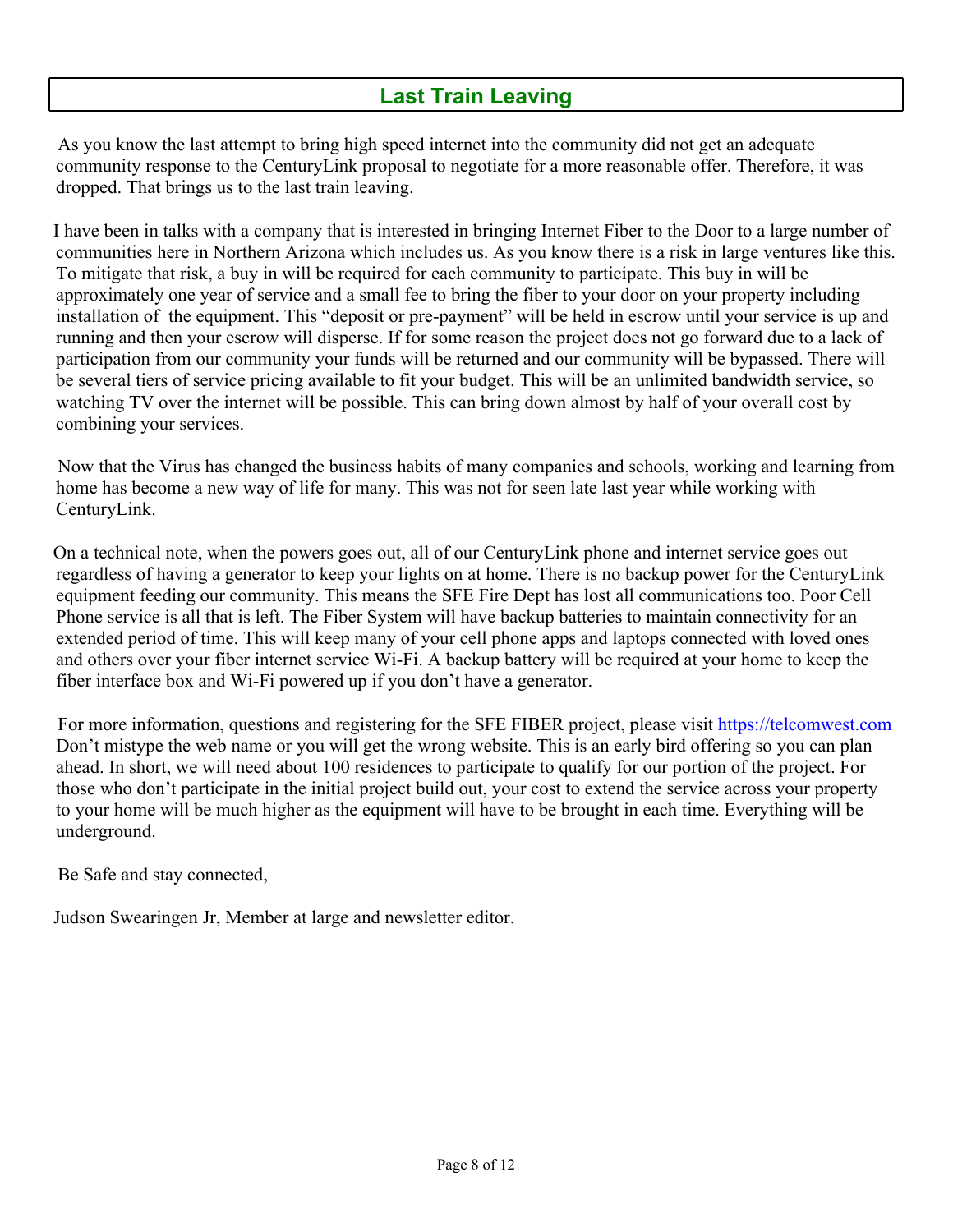#### **\*Fire Alert – Evacuation Plan**

Continuous honking of horns of the fire trucks is a warning that there is a forest fire and evacuation is necessary. Please follow any directions given to you by firefighters as you leave the neighborhood. Details of the evacuation plan are available at the firehouse.

#### **Mail or Email - a choice you can make now!**

If you are ready to go paperless, please send an email to SherwoodForestPOA@gmail.com or a message using our website's guest book (found in the website's *Contacts* section) and tell us "**Yes, email, please,**" and provide the following information:

- Your full name
- Lot number or full SFE address
- Your email address

 We will send you an email notice whenever a key event or the latest Newsletter is posted on the SFEPOA website.

 Remember, the web's guestbook is the perfect place to share your thoughts and concerns with your POA board and the SFE community. Check it out!

*http://www.sherwoodforestestatesaz.com*

#### **\*Important Phone Numbers**

- Call 911 first with your emergency. This will reduce delays and get the proper resources responding.
- Emergency 911
- SFE Fire Dept 928 635-9837
- Chief, John Moede 928 220-5207
- SFE Fire Board Chairman Bruce Speirs…bspeirs1055@gmail.com
- SFE Auxiliary President Sue Hamilton ……. 928-303-4584
- SFEPOA President Doris Allen…………480-391-2214
- Coconino Sheriff 928 635-4487
- Forestry Service 928 635-5600
- Coconino Animal Management 928 228-2717
- Coconino Community Service (Building Inspection & Zoning) 928 226-2700 (Building Inspection & Zoning) 928 226-2700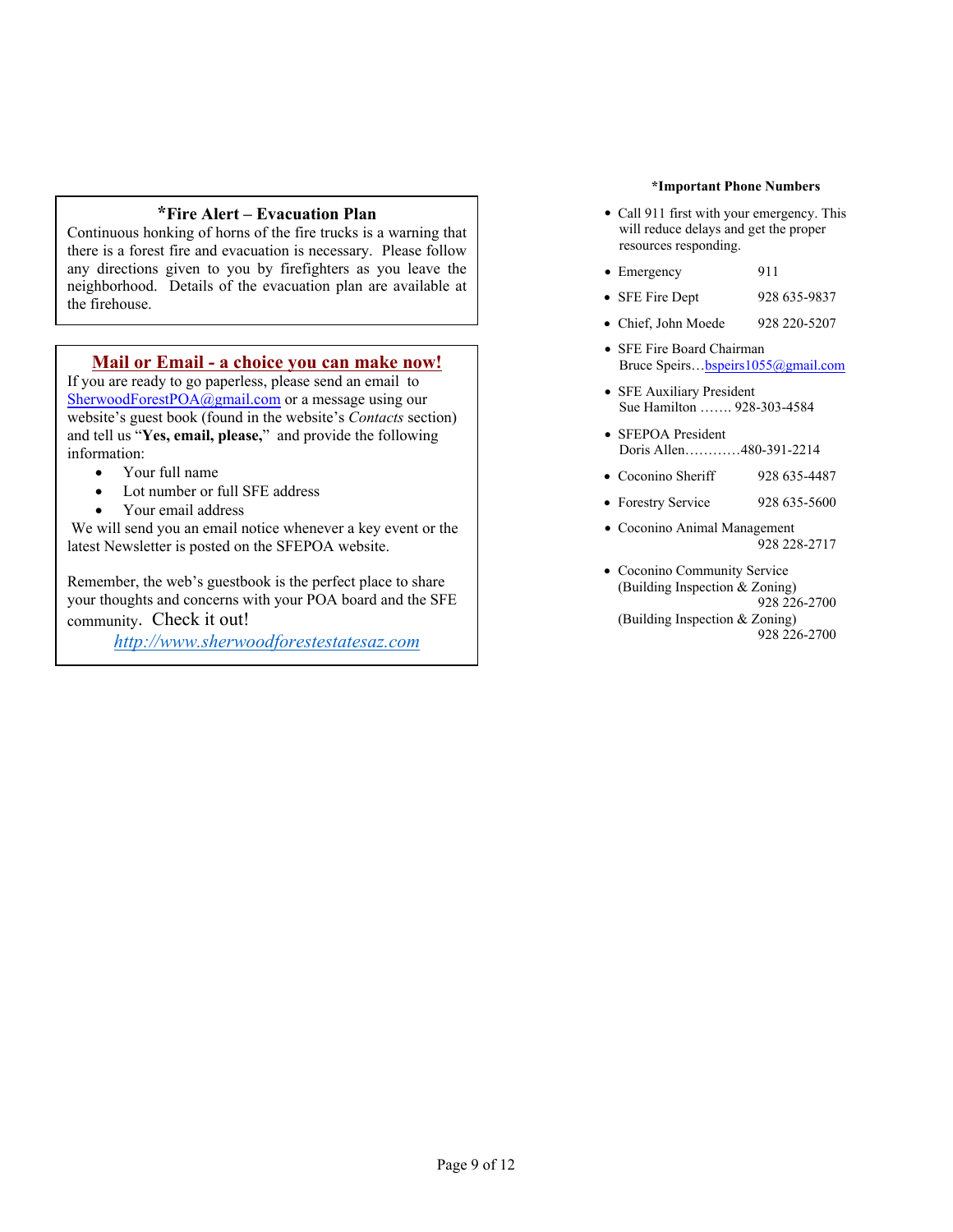*Intentionally left blank*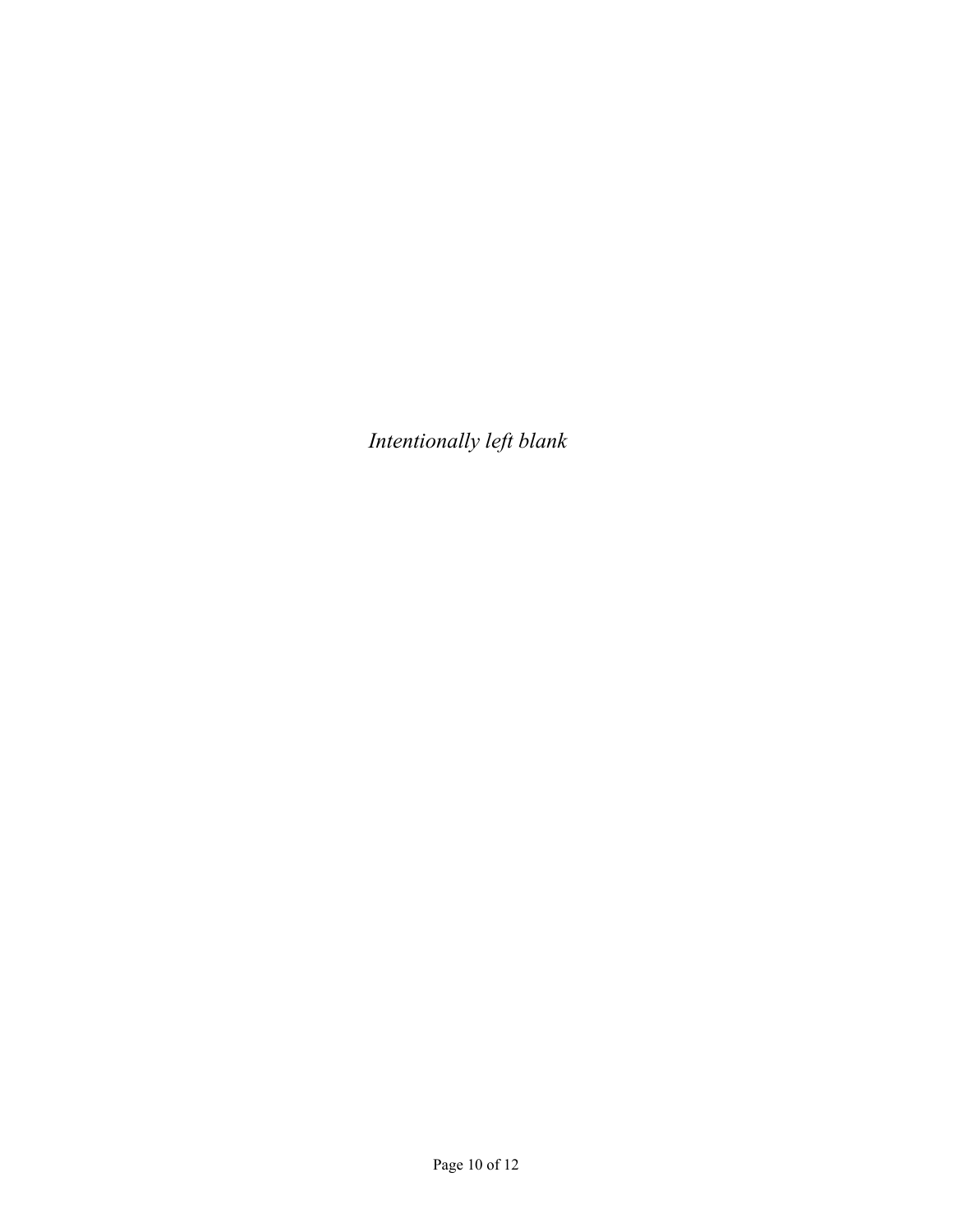# **Sherwood Forest Estates Property Owners Association**

#### **SFEPOA 2020 Annual Membership Dues Form**

**Please PRINT, fill out and mail this form along with \$20 to:**

**SFEPOA, P.O. Box 211, Williams, AZ 86046-0211**

**Make checks payable to: SFEPOA**

**Please fill out the entire form. Providing all information allows us to properly update and maintain our database and is very much appreciated.** 

| Lot Number(s): _______________ |  |  |
|--------------------------------|--|--|
|                                |  |  |
|                                |  |  |
|                                |  |  |
|                                |  |  |
|                                |  |  |
|                                |  |  |

**If you are not already receiving your newsletter via email, would you like to? Leave name and email info at SherwoodForestPOA@gmail.com**

**Please print, fill out and mail this form along with \$20.00 per lot**